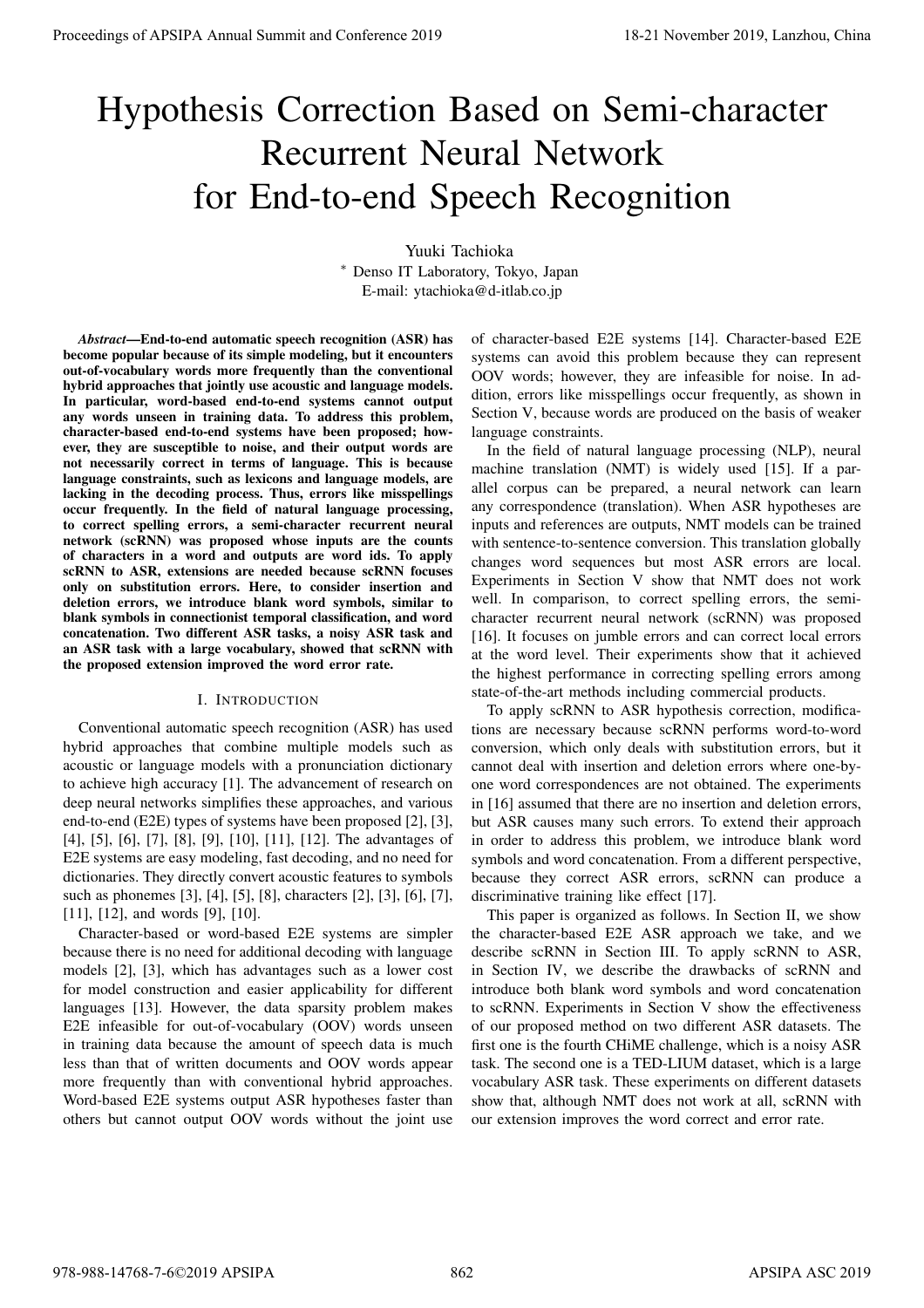

Fig. 1. Structure of proposed E2E system with scRNN based correction on top of ASR system.

#### II. END-TO-END SPEECH RECOGNITION

We use one of the state-of-the-art character-based E2E ASR systems as a baseline. E2E systems are mainly classified into two types: connectionist temporal classification (CTC) [2], [3], [5], [9], [10] and attention mechanism (ATT) [4], [6], [7], [8]. The lower two parts of Fig. 1, the shared encoder and decoder, show the E2E system we use, which jointly uses CTC and ATT [11], [12]. Inputs are acoustic features in  $T$  frames,  $x_1, \ldots, x_T$ . The encoder receives  $x_{1:T}$  and converts T'-length internal representations  $h_1 x_k$ , where T' does not necessarily internal representations  $h_{1:T}$ , where  $T'$  does not necessarily match with  $T$  due to thinning out match with  $T$  due to thinning out.

## *A. CTC model*

Outputs of CTC are T'-length label sequences  $y_1, ..., y_{T'}$ .<br>
C allows blank symbols and repeated characters in labels CTC allows blank symbols and repeated characters in labels to compensate for the difference between character length and label length  $T'$ . The probability of CTC for a character<br>sequence  $c$  is independent between labels  $u$  as sequence  $c$  is independent between labels  $y$  as

$$
P_{CTC}(\boldsymbol{c}|\boldsymbol{x}) = \sum_{\boldsymbol{y} \in \Psi(\boldsymbol{c})} \prod_{t'=1}^{T'} \sigma_{\boldsymbol{h}_{t'}(\boldsymbol{x})}(y_{t'}), \qquad (1)
$$

where  $\Psi$  is a set of all T'-length possible label sequences,<br> $\Psi = \nu_L$  and  $\mu_L$  realizing a character sequence c and  $y = y_1, ..., y_{t'}$ <br>  $\sigma_1$  (*i*, is a sq  $y_1, \ldots, y_{T}$ , realizing a character sequence *c* and  $y_{T}$  conditioned on  $\sigma_{h_{t'}(x)}$  is a solumax of the encoder output  $h_{t'}$  $u(x)$  is a softmax output for the label  $y_t$  conditioned on<br>
encoder output  $h_u(x)$ . Finally, CTC outputs characters  $(x)$ . Finally, CTC outputs characters after deleting blank symbols and repeated characters.

# *B. ATT model*

Outputs of ATT are  $L'$ -length character sequences  $c_1, ..., c_{L'}$ <br>th the beginning of a sentence token (bos) and the ending with the beginning of a sentence token (bos) and the ending of sentence token (eos). The probability of ATT is represented as a recursive form starting from  $c_0 = \text{bos}$ :

$$
P_{ATT}(\boldsymbol{c}|\boldsymbol{x}) = \prod_{l'=1}^{L'} P(c_{l'}|\bar{\boldsymbol{h}}(\boldsymbol{x}), c_{0:(l'-1)}),
$$
 (2)

where  $\bar{h}$  is a bunch of encoder outputs  $h_1, ..., h_{T'}$ . These output characters are separated by spaces and converted to  $I_{\tau}$ output characters are separated by spaces and converted to Llength word sequences  $w_1, ..., w_L$ . The relationship between L' and L is  $L' = \sum_{l=1}^{L} |w_l|$ , where  $|w_l|$  is the number of char-<br>acters in a word w. Output words are not necessarily correct acters in a word w*l*. Output words are not necessarily correct in terms of language because this system does not use explicit language constraints. In fact, for E2E systems, performance has been frequently evaluated in terms of character error rates (CERs) rather than word error rates (WERs) because WERs are likely to be worse than the conventional systems that use language models even though the CERs are almost the same.

## *C. Multi-task learning of CTC and ATT*

To exploit the advantages of CTC and ATT, a combination of these two models was proposed [11]. Multi-task loss for reference character sequences *c*<sup>∗</sup>

$$
\mathcal{L}(\boldsymbol{c}^*|\boldsymbol{x}) = -\lambda \ln P_{CTC}(\boldsymbol{c}^*|\boldsymbol{x}) - (1-\lambda) \ln P_{ATT}(\boldsymbol{c}^*|\boldsymbol{x}), \quad (3)
$$

is to be minimized. CTC can take a monotonic alignment by using a forward-backward algorithm but cannot consider inter-label dependencies because of an assumed independence between labels. ATT can consider inter-label dependencies but is susceptible to noise because an ATT model uses weaker constraints than a CTC model. By using CTC-model training as an auxiliary task, CTC alignment makes convergence faster in multi-task learning.

# III. SEMI-CHARACTER RECURRENT NEURAL NETWORK (SCRNN)

In the field of NLP, to correct spelling errors, scRNN was proposed with a focus mainly on jumble errors. These are permutation errors in internal characters with the beginning and ending characters being constant, e.g., "characters"  $\rightarrow$ "chraatcres", because it is relatively easy to recognize an original form when the beginning and ending characters are the same [16]. To model this, three types of characters, i.e., beginning, ending, and internal, are separately dealt with. We validate original count type with separate modeling in addition to two different variations: boolean type and whole modeling.

## *A. Count type*

The upper part of Fig. 1 shows the scRNN, which receives the counts of characters in a word converted from the words of ASR hypotheses,  $w'_1, ..., w'_L$ , and outputs the corrected word<br>sequences  $w_1, ..., w_L$  is selected from the words  $W$ . sequences  $w_1, ..., w_L$ .  $w_l$  is selected from the words,  $W_{tr}$ , appeared in the training data. The word  $w_l'$  is composed of  $|w_l'|$  characters  $c_l^l$   $c_l^l$  which is one of the prepared C  $|w'_l|$  characters,  $c^l_1, ... c^l_{|w'_l|}$ , which is one of the prepared C<br>types of characters. The dimension of input vectors is three types of characters. The dimension of input vectors is three times the number of characters including alphabets and tokens, because scRNN deals with three types of characters separately. Inputs  $b_l$  and  $e_l$  are the C-dimensional one-hot vector, and  $i_l$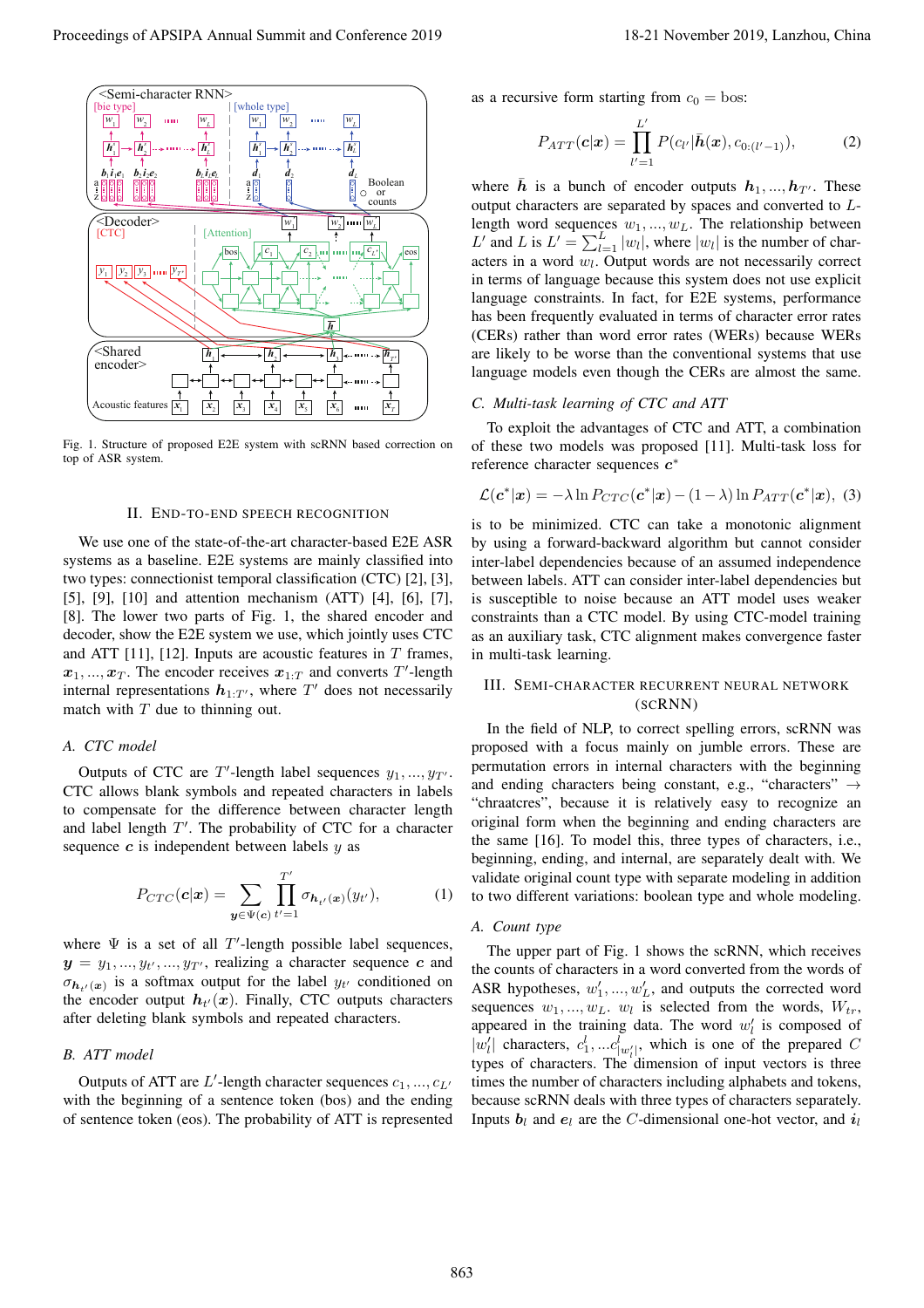$$
\boldsymbol{b}_l = \boldsymbol{o}(c_1^l), \ \boldsymbol{e}_l = \boldsymbol{o}(c_{|w'_l|}^l), \ \boldsymbol{i}_l = \sum_{j=2}^{|w'_l|-1} \boldsymbol{o}(c_j^l). \tag{4}
$$

$$
\begin{aligned} \boldsymbol{h}_{l}^{s} &= LSTM\left(\boldsymbol{W}_{1}[\boldsymbol{b}_{l}^{\top}\boldsymbol{i}_{l}^{\top}\boldsymbol{e}_{l}^{\top}]^{\top}+\boldsymbol{W}_{2}\boldsymbol{h}_{l-1}^{s}\right),\\ w_{l} &= \underset{w\in W_{tr}}{\arg\max} \sigma_{\boldsymbol{W}_{3}\boldsymbol{h}_{l}^{s}}(w), \end{aligned} \tag{5}
$$

# *B. Boolean type*

$$
\boldsymbol{i}_l = \boldsymbol{o}(c_2^l) \vee \boldsymbol{o}(c_3^l) \ldots \vee \boldsymbol{o}(c_{|w'_l|-1}^l), \qquad (6)
$$

# *C. Whole modeling instead of separate modeling*

$$
\boldsymbol{d}_l = \sum_{j=1}^{|w'_l|} \boldsymbol{o}(c_j^l). \tag{7}
$$

# IV. APPLICATION OF SCRNN TO ASR

# *A. Drawbacks of scRNN*

| Proceedings of APSIPA Annual Summit and Conference 2019                                                                                                                                         |                                                                                                                                                                                                                                                                                                                                                                                                                                |                                                     |                                          |                                                              | 18-21 November 2019, Lanzhou, China                |  |
|-------------------------------------------------------------------------------------------------------------------------------------------------------------------------------------------------|--------------------------------------------------------------------------------------------------------------------------------------------------------------------------------------------------------------------------------------------------------------------------------------------------------------------------------------------------------------------------------------------------------------------------------|-----------------------------------------------------|------------------------------------------|--------------------------------------------------------------|----------------------------------------------------|--|
| is a sparse vector corresponding to the word $w'_i$ . These vectors<br>are represented by                                                                                                       |                                                                                                                                                                                                                                                                                                                                                                                                                                | <i>ignore</i><br>(ign)                              | blank<br>(blk)                           | concat.<br>$(b+c1)$                                          | blank+word blank+word<br>concat.<br>$(b+c2)$       |  |
|                                                                                                                                                                                                 | Substitution                                                                                                                                                                                                                                                                                                                                                                                                                   |                                                     |                                          |                                                              |                                                    |  |
| $ w_l' -1$<br>$\mathbf{b}_l = \mathbf{o}(c_1^l), \ \mathbf{e}_l = \mathbf{o}(c_{ w'_l }^l), \ \mathbf{i}_l = \sum_{j=2}^{l-1} \mathbf{o}(c_j^l).$<br>(4)                                        | Hyp AB                                                                                                                                                                                                                                                                                                                                                                                                                         | $A$ $B$<br>$\pmb{\downarrow}$<br>$\pmb{\downarrow}$ | A B<br>$\downarrow$ $\quad$ $\downarrow$ | A B<br>$\ensuremath{\mathsf{v}}$ . $\ensuremath{\mathsf{v}}$ | A B<br>$\downarrow$<br>$\downarrow$                |  |
|                                                                                                                                                                                                 | $Ref \quad AC$                                                                                                                                                                                                                                                                                                                                                                                                                 | $A \quad C$                                         | $A$ $C$                                  | $A$ $C$                                                      | A C                                                |  |
| Here, we denote $o(c)$ as a one-hot vector whose element<br>corresponding to the character $c$ is unity.                                                                                        | Insertion<br>$Hyp$ ABC                                                                                                                                                                                                                                                                                                                                                                                                         |                                                     | A C A B C                                | $A$ B C                                                      | A B C                                              |  |
| For example, when the input word $w$ is "speech," the                                                                                                                                           |                                                                                                                                                                                                                                                                                                                                                                                                                                |                                                     | $\downarrow$<br>$\downarrow$<br>↡        | $\downarrow$ $\downarrow$ $\downarrow$                       | $\downarrow$<br>$\downarrow$ $\downarrow$          |  |
| respective vectors are $\mathbf{b} = \mathbf{o}('s'), \mathbf{i} = \mathbf{o}('p') + \mathbf{o}('e') + \mathbf{o}'('e') +$<br>$o('c') = o('c') + 2o('e') + o('p'),$ and $e = o('h'),$ The input | Ref $A @ C \mid A \mid C \mid A \leq b$ lk>C $A \leq b$ lk>C                                                                                                                                                                                                                                                                                                                                                                   |                                                     |                                          |                                                              | $A \leq bl \geq C$                                 |  |
| to the scRNN is their concatenated vector and the output is a<br>corrected word $w_l$ as                                                                                                        | Deletion 1<br>Hyp $A @ C \nmid A \nmid C$                                                                                                                                                                                                                                                                                                                                                                                      |                                                     | A C                                      | A C                                                          | A C                                                |  |
| $\boldsymbol{h}_l^s = LSTM\left(\boldsymbol{W}_1[\boldsymbol{b}_l^\top \boldsymbol{i}_l^\top \boldsymbol{e}_l^\top]^\top + \boldsymbol{W}_2 \boldsymbol{h}_{l-1}^s\right),$                     | $\begin{array}{ccccccccc}\n\text{Ref} & \text{A} & \text{B} & \text{D} & \text{A} & \text{D} & \text{A} & \text{B} & \text{B} & \text{B} & \text{A} & \text{B} & \text{B} & \text{A} & \text{B} & \text{B} & \text{A} & \text{B} & \text{B} & \text{A} & \text{B} & \text{B} & \text{B} & \text{A} & \text{B} & \text{B} & \text{B} & \text{A} & \text{B} & \text{B} & \text{B} & \text{A} & \text{B} & \text{B} & \text{B} &$ |                                                     | $\downarrow$ $\downarrow$ $\downarrow$   | $\ensuremath{\mathsf{V}}$ . $\ensuremath{\mathsf{V}}$        | $\overline{\mathbf{r}}$<br>$\downarrow$<br>$A$ B+D |  |
| (5)                                                                                                                                                                                             | Deletion <sub>2</sub>                                                                                                                                                                                                                                                                                                                                                                                                          |                                                     |                                          |                                                              |                                                    |  |
| $w_l = \arg \max_{w \in W_{tr}} \sigma_{\mathbf{W}_3 \mathbf{h}_l^s}(w),$                                                                                                                       |                                                                                                                                                                                                                                                                                                                                                                                                                                |                                                     |                                          |                                                              | A C                                                |  |
| where $\top$ denotes the transpose. Here, a long short-term mem-<br>ory (LSTM) model [18] with weight matrices $(W_1, W_2,$ and                                                                 |                                                                                                                                                                                                                                                                                                                                                                                                                                |                                                     |                                          |                                                              | $\downarrow$<br>$\mathcal{C}$                      |  |
| $W_3$ ) and hidden layer $h_l^s$ is used to obtain word embeddings.                                                                                                                             | Fig. 2. Four types of blank word symbols (blk) and word concatenation in<br>training stage, where hypotheses (Hyp) and references (Ref) are aligned and                                                                                                                                                                                                                                                                        |                                                     |                                          |                                                              |                                                    |  |
| <b>B.</b> Boolean type<br>The counts of characters are susceptible to noise. Boolean                                                                                                            | @ is null symbol. Input and output to scRNN are Hyp and Ref, respectively.                                                                                                                                                                                                                                                                                                                                                     |                                                     |                                          |                                                              |                                                    |  |
| variables may be more effective than counts. Although am-<br>biguity increases and discrimination performance decreases,<br>noise robustness might improve especially when misspellings         | and references, because one-by-one word correspondence is<br>needed by scRNN. The simplest solution is to ignore insertion                                                                                                                                                                                                                                                                                                     |                                                     |                                          |                                                              |                                                    |  |
| like repeated characters or a drop of characters frequently<br>appear. The experiments in Section V were done to compare<br>the performance of count types with that of Boolean types.          | and deletion errors (ign), but this interrupts the context of<br>words. We propose to use blank word symbols and word<br>concatenation to compensate for these mismatches.                                                                                                                                                                                                                                                     |                                                     |                                          |                                                              |                                                    |  |
| The Boolean counterparts of $i_l$ in Eq. (4) are<br>$i_l = o(c_2^l) \vee o(c_3^l) \dots \vee o(c_{ w_l^l -1}^l),$<br>(6)                                                                        | <b>B.</b> Blank word symbols                                                                                                                                                                                                                                                                                                                                                                                                   |                                                     |                                          |                                                              |                                                    |  |
|                                                                                                                                                                                                 | The insertion errors in Fig. 2 (insertion) are easier to                                                                                                                                                                                                                                                                                                                                                                       |                                                     |                                          |                                                              |                                                    |  |
| where $\vee$ is a boolean disjunction and b and e are the same.<br>For the above example, <i>i</i> is $o('p') \vee o('e') \vee o('e') \vee o('c') =$<br>$o('c') + o('e') + o('p').$             | handle than deletion errors. For insertion errors, we propose<br>to introduce blank word symbols (blk), similar to the blank<br>symbols in CTC. The symbols make a one-by-one word                                                                                                                                                                                                                                             |                                                     |                                          |                                                              |                                                    |  |
| C. Whole modeling instead of separate modeling                                                                                                                                                  | correspondence in insertion and deletion errors. An input word<br>in a hypothesis can be related to a blank word symbol in the                                                                                                                                                                                                                                                                                                 |                                                     |                                          |                                                              |                                                    |  |
| In addition, compared with separate modeling, the whole<br>model uses the counts of whole characters as an input vector:                                                                        | reference. Blank word symbols (blk) only focus on insertion<br>errors and ignores deletion errors.                                                                                                                                                                                                                                                                                                                             |                                                     |                                          |                                                              |                                                    |  |
|                                                                                                                                                                                                 | C. Word concatenation                                                                                                                                                                                                                                                                                                                                                                                                          |                                                     |                                          |                                                              |                                                    |  |
| $\boldsymbol{d}_l = \sum_{j=1}^{ w_l' } \boldsymbol{o}(c_j^l).$<br>(7)                                                                                                                          | For deletion errors, blank word symbols cannot be used                                                                                                                                                                                                                                                                                                                                                                         |                                                     |                                          |                                                              |                                                    |  |
|                                                                                                                                                                                                 | because it is impossible to detect the existence of deletion in                                                                                                                                                                                                                                                                                                                                                                |                                                     |                                          |                                                              |                                                    |  |
| For the above example, d is $o('c') + 2o('e') + o('h') + o('p') +$<br>$o('s')$ in count type and $o('c') + o('e') + o('h') + o('p') + o''(h')$<br>$o('s')$ in Boolean type.                     | the hypotheses during testing time. To make one-by-one word<br>correspondences between a reference and hypothesis, we use<br>word concatenation where multiple words are concatenated                                                                                                                                                                                                                                          |                                                     |                                          |                                                              |                                                    |  |
| IV. APPLICATION OF SCRNN TO ASR                                                                                                                                                                 | and dealt with as if they are one word. Here, we propose                                                                                                                                                                                                                                                                                                                                                                       |                                                     |                                          |                                                              |                                                    |  |
| A. Drawbacks of scRNN                                                                                                                                                                           | two types of word concatenations: b+c1 and b+c2. In Fig. 2<br>(deletion 1), where a word after a deletion does not match, "C"                                                                                                                                                                                                                                                                                                  |                                                     |                                          |                                                              |                                                    |  |
| To correct ASR hypotheses, it is necessary to deal with                                                                                                                                         | in the hypotheses are related to "B D" in the reference, which                                                                                                                                                                                                                                                                                                                                                                 |                                                     |                                          |                                                              |                                                    |  |
| four types of errors consisting of substitution, insertion, and<br>two types of deletion as shown in Fig. 2. Here, its input is                                                                 | are common to $b+c1$ and $b+c2$ . If there are many deletions<br>in a sentence, the length of concatenated words is long, and                                                                                                                                                                                                                                                                                                  |                                                     |                                          |                                                              |                                                    |  |
| the ASR hypothesis, and its output is the reference. scRNN<br>can only be used for substitution errors in Fig. 2 (substitution).                                                                | long concatenated words scarcely appear in the dataset and<br>thus degrade the performance. In this paper, the maximum                                                                                                                                                                                                                                                                                                         |                                                     |                                          |                                                              |                                                    |  |
| Original form of scRNN cannot deal with other types of errors.<br>For insertion and deletion errors, it is necessary to compen-<br>sate for the mismatch of word length between hypotheses      | concatenation of words was set to be two. In Fig. 2 (deletion<br>2), where a word after a deletion matches that in the reference,<br>"B" may be dropped and hard to recognize. Thus, ignoring "B"                                                                                                                                                                                                                              |                                                     |                                          |                                                              |                                                    |  |
|                                                                                                                                                                                                 |                                                                                                                                                                                                                                                                                                                                                                                                                                |                                                     |                                          |                                                              |                                                    |  |
|                                                                                                                                                                                                 | 864                                                                                                                                                                                                                                                                                                                                                                                                                            |                                                     |                                          |                                                              |                                                    |  |

Fig. 2. Four types of blank word symbols (blk) and word concatenation in training stage, where hypotheses (Hyp) and references (Ref) are aligned and @ is null symbol. Input and output to scRNN are Hyp and Ref, respectively.

## *B. Blank word symbols*

# *C. Word concatenation*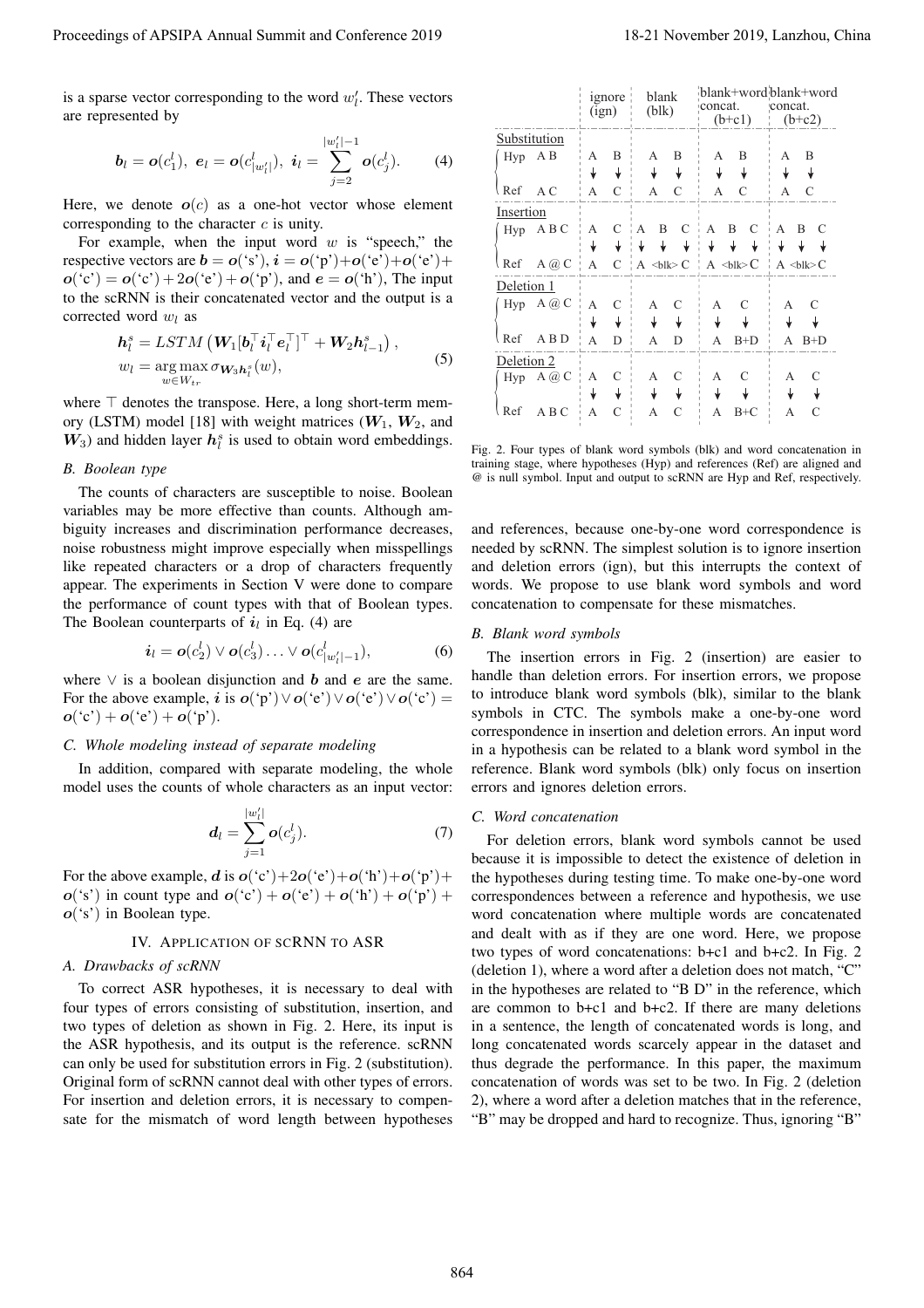can be a better option, which is b+c2. This method can also be applied to word-based E2E combined with character-based E2E [14]. In addition, because this corrects ASR errors, it can have a discriminative training like effect [17].

## V. EXPERIMENTS

#### *A. Experimental setups*

We evaluated the proposed method on two datasets. The first one was a 1ch track of the fourth CHiME challenge (CHiME 4), which is a noisy ASR task without speech enhancement [19]. We expected that the proposed method can be more effective for noisy ASR tasks because E2E systems are susceptible to noisy data. The second one was a TED-LIUM dataset, which is a large vocabulary ASR task [20]. Training, development, and evaluation sets were prepared for both tasks.

Hypotheses were obtained by the espnet toolkit<sup>1</sup> [11], [12] with attached scripts. This E2E system did not use any language models or lexicons. Detailed setups are shown in [11]. Location-based ATT was used. The number of units was 320, and  $\lambda$  was 0.5. For decoding, the beam size was 20. In the shared encoder, the top two LSTM layers picked up every second hidden state of the lower layers, i.e.,  $T' = T/4$ .<br>The vocabulary of scRNN W<sub>r</sub> was constructed with

The vocabulary of scRNN, <sup>W</sup>*tr* was constructed with words appearing in the respective training set. For development and evaluation sets, OOV words appeared. Special OOV word symbols (unk) were added to the scRNN. The scRNN was trained on the training set with a minibatch size of 256. LSTM models with 650 units were used with a dropout of 0.01. To adjust learning rates, Adam [21] was used. The number of epochs was 15. We modified the scripts<sup>2</sup> written by the authors of [16]. We compared two input vector types (Boolean and counts) and two types of modeling (three separated types of counts (bie) and the counts in whole words (w)). The dimension of the input character types  $C$  was 50, which consisted of alphabets (a–z) and tokens (hyphen, comma, period, etc.). There are four types of introduced blank word symbols and word concatenations in Fig. 2. "unk" and blank word symbols were deleted before evaluation.

In addition, the proposed method was compared with NMT by using the seq2seq toolkit<sup>3</sup> [22]. This model was trained as if it were a translation from ASR hypotheses as an original language to references as a target language. NMT was trained in terms of accuracy criterion (acc) and bleu [23] criterion.

## *B. Fourth CHiME challenge (Noisy ASR)*

Table I shows the WERs [%] on the CHiME 4 development set. NMT performed the worst, although accuracy criterion was slightly better than the bleu criterion. Table II shows the detailed comparison in terms of the word correct (C), substitution (S), deletion (D), insertion (I), and error (E) rates  $[\%]$ . Except for the word correct (C) rates, a lower rate

TABLE I

WER[%] ON CHIME 4 CHALLENGE DEVELOPMENT (DEV) AND EVALUATION (EVAL) SET. INPUTS WERE WHOLE COUNT (W) OR SEPARATE COUNT (BIE). INPUT VECTOR TYPE WAS BOOLEAN (B) OR COUNTS (C). SCRNN HAS THREE TYPES OF INPUTS AND OUTPUTS IN FIG. 2. CERS OF BASELINE ON DEVELOPMENT SET WERE 33.5% (REAL) AND 33.7% (SIMU), AND THOSE ON EVALUATION SET WERE 44.1% (REAL) AND 41.7% (SIMU), RESPECTIVELY.

|            |          |              |      | dev set | eval set |      |
|------------|----------|--------------|------|---------|----------|------|
| type       | model    | B/C          | real | simu    | real     | simu |
|            | baseline |              | 64.7 | 64.0    | 78.1     | 75.2 |
|            |          | В            | 64.7 | 64.3    | 78.2     | 75.1 |
|            | W        | C            | 63.3 | 62.5    | 77.2     | 74.1 |
| ign        | bie      | $_{\rm B}$   | 63.1 | 62.4    | 77.1     | 73.8 |
|            |          | C            | 62.8 | 62.3    | 76.7     | 73.6 |
|            |          | B            | 64.5 | 63.8    | 77.4     | 74.4 |
| blk        | W        | C            | 62.6 | 61.8    | 76.2     | 73.0 |
|            | bie      | в            | 62.3 | 61.8    | 75.9     | 73.0 |
|            |          | C            | 62.0 | 61.3    | 75.3     | 72.4 |
| $b+c1$     |          | B            | 62.8 | 62.1    | 76.5     | 73.6 |
|            | bie      | C            | 62.4 | 61.8    | 76.2     | 73.2 |
| $b+c2$     |          | B            | 62.7 | 62.0    | 76.4     | 73.4 |
|            |          | $\mathsf{C}$ | 62.2 | 61.6    | 76.0     | 72.9 |
| NMT (acc)  |          | 96.5         | 96.3 | 99.3    | 99.4     |      |
| NMT (bleu) |          | 97.2         | 97.2 | 100.0   | 100.0    |      |

TABLE II WORD CORRECT (C), SUBSTITUTION (S), DELETION (D), INSERTION (I), AND ERROR (E) RATES [%] ON CHIME 4 CHALLENGE. BASELINE SYSTEM WAS COMPARED WITH IGN (BIE,C), BLK (BIE,C), B+C1 (BIE,C), AND NMT (ACC) SYSTEMS.

|            |      |      | real |     |      |      |      | simu |      |      |
|------------|------|------|------|-----|------|------|------|------|------|------|
| type       | C    | S    | D    | I   | E    | C    | S    | D    | I    | E    |
| dev set    |      |      |      |     |      |      |      |      |      |      |
| baseline   | 41.9 | 49.6 | 8.5  | 6.6 | 64.7 | 44.0 | 48.1 | 7.9  | 8.1  | 64.0 |
| ign        | 43.9 | 47.5 | 8.6  | 6.6 | 62.8 | 45.8 | 46.2 | 8.0  | 8.2  | 62.3 |
| blk        | 43.7 | 45.4 | 10.9 | 5.7 | 62.0 | 45.8 | 44.0 | 10.3 | 7.0  | 61.3 |
| $b+c1$     | 44.0 | 45.9 | 10.1 | 6.4 | 62.4 | 46.0 | 44.7 | 9.3  | 7.7  | 61.8 |
| <b>NMT</b> | 9.6  | 80.3 | 10.1 | 6.2 | 96.5 | 11.1 | 79.0 | 9.8  | 7.4  | 96.3 |
| eval set   |      |      |      |     |      |      |      |      |      |      |
| baseline   | 31.5 | 59.2 | 9.2  | 9.6 | 78.1 | 34.8 | 57.1 | 8.1  | 10.0 | 75.2 |
| ign        | 33.0 | 57.6 | 9.3  | 9.7 | 76.7 | 36.5 | 55.4 | 8.2  | 10.1 | 73.6 |
| blk        | 32.9 | 55.4 | 11.7 | 8.3 | 75.3 | 36.2 | 53.0 | 10.8 | 8.6  | 72.4 |
| $b+c1$     | 33.0 | 56.1 | 11.0 | 9.2 | 76.2 | 36.4 | 53.7 | 9.9  | 9.6  | 73.2 |
| <b>NMT</b> | 8.8  | 80.8 | 10.4 | 8.0 | 99.3 | 9.6  | 80.9 | 9.5  | 9.0  | 99.4 |

indicates a better performance. The number of substitution errors increased significantly, whereas the number of deletions and insertions was almost the same as that of the baseline. NMT created likely sentences that did not hold the original meanings. The average number of words per sentence was close between the baseline (16.3 words/sent) and NMT (15.8 words/sent). scRNN (groups 2–4 in Table I) performed better than the baseline. In all cases, the Boolean type (B) was inferior to the count type (C). The influence of noise on the character counts was limited. The scRNN with blank word symbols (blk) outperformed the scRNN ignoring deletion and substitution errors (ign) because ign basically does not reduce the number of deletion and insertion errors except outputting "unk". Word concatenation (b+c1) achieved the best correct rate, but, in total, blk achieved the best WER. Unfortunately, b+c2 was worse than blk. A relative reduction of 15.7% in insertion error, 9.3% in substitution error, and 4.4% in word Proceeding of APSIPA Annual Summit at China summit and Conference 2019 18-21 November 2019, Lanzhou, China Summit and Conference 2019 18-21 November 2019 18-21 November 2019 18-21 November 2019 18-21 November 2019 18-21 N

<sup>1</sup>Available at https://github.com/espnet/espnet

<sup>2</sup>Available at https://github.com/keisks/robsut-wrod-reocginiton

<sup>3</sup>Available at https://github.com/google/seq2seq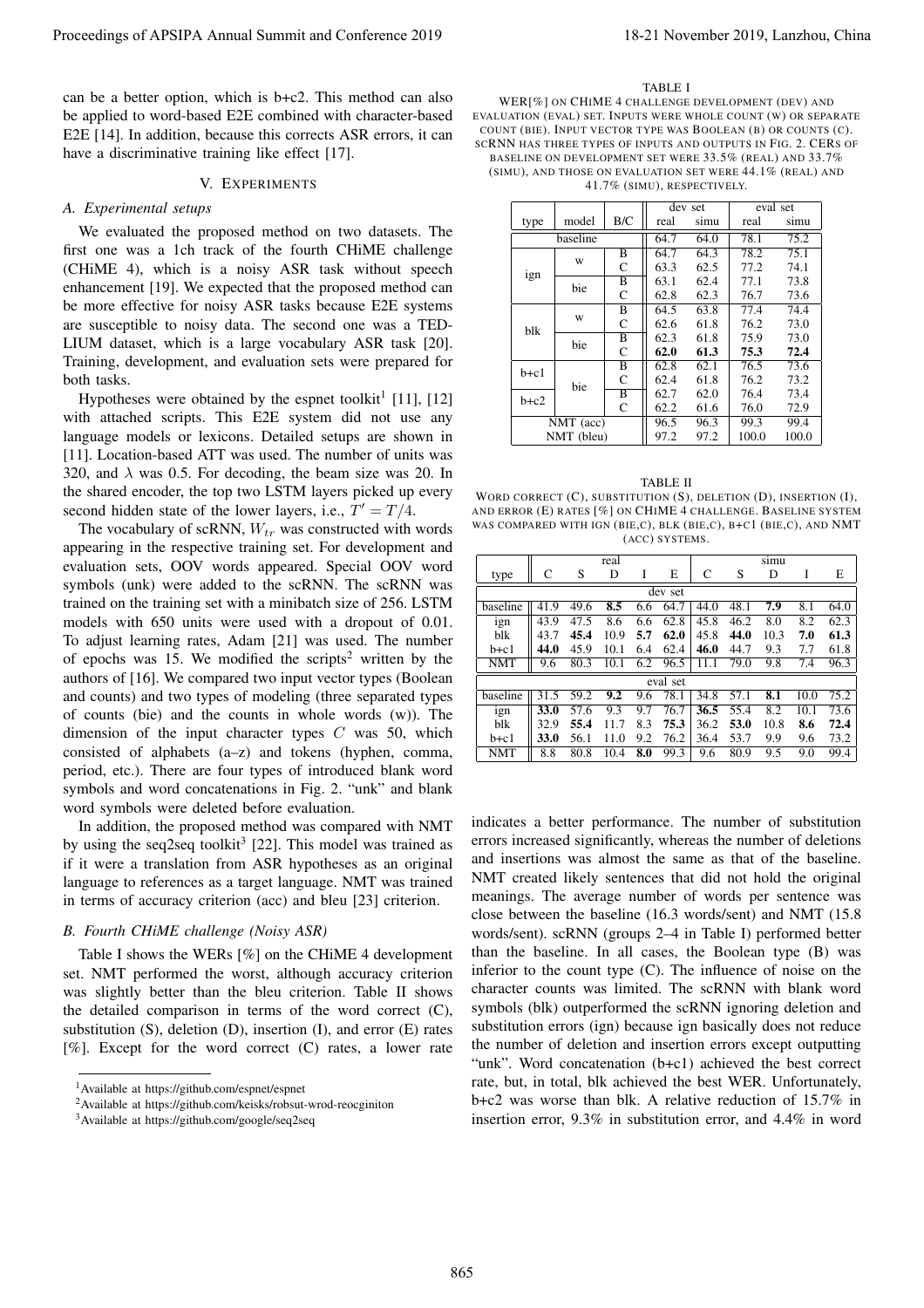REF: You know I was already bargaining as a five year old child with doctor P to try to get out of doing these exercises unsuccessfully of course e2e: You know I was already barganing at the five year old child with darker pretty to talk to get out of doing these ext eyes on successfully of course scRNN: You know I was already bargaining at the five year old child with doctor pretty to talk to get out of doing these ex eyes on successfully of course NMT: You know I was already married at the old number of my family dropped to me was going to get to some sense Proceeding of APSIPA Annual Summit at China context)<br>
The Viewer Conservation of the Viewer Conservation of the Viewer Conservation of the Viewer Conservation of the Viewer Conservation of the Viewer Conservation of the V

with these genomes of course on

Fig. 3. Samples of error corrections on TED-LIUM evaluation set. Two substitution errors (barganing → bargaining and darker → doctor) removed.

TABLE III WER [%] ON TED-LIUM DEVELOPMENT (DEV) AND EVALUATION (EVAL) SET. CERS OF BASELINE WERE 12.8% (DEV) AND 12.4% (EVAL), RESPECTIVELY.

| type       | model    | B/C                     | dev set           | eval set          |
|------------|----------|-------------------------|-------------------|-------------------|
|            | baseline | 25.8                    | 24.5              |                   |
| ign        | bie      | B                       | 26.0              | 24.6              |
|            |          | C                       | 25.7              | 24.3              |
| blk        |          | B                       | $\overline{29.4}$ | $\overline{27.6}$ |
|            | W        | C                       | 26.4              | 25.2              |
|            | bie      | $\overline{\mathbf{B}}$ | 25.6              | 24.5              |
|            |          | C                       | 25.4              | 24.2              |
| $h+c1$     | bie      | B                       | 25.9              | 24.7              |
|            |          | C                       | 25.5              | 24.4              |
| $h+c2$     |          | B                       | 25.8              | 24.7              |
|            |          | C                       | 25.6              | 24.4              |
| NMT (acc)  |          |                         | 77.0              | 70.4              |
| NMT (bleu) |          |                         | 77.9              | 71.4              |

error was obtained.

Table I also shows the WERs on the CHiME 4 evaluation set. The tendencies were the same. NMT was the worst and scRNN was effective, especially with blank word symbols. ign and b+c1 achieved the best correct rate, and blk achieved the best WER. A relative 3.7–3.9% WER improvement was observed.

## *C. TED-LIUM (Large-vocabulary ASR)*

Table III shows the WERs [%] on the TED-LIUM dataset. The performance of NMT was much worse than that of the baseline. In this case, the number of substitutions was three times larger, and the number of deletion and insertions was twice or three times larger than those of the baseline.

The other tendencies were similar to those observed in the CHiME 4. scRNN improved the WER by a relative 1.2–1.5%. Although TED-LIUM was more difficult for scRNN because the vocabulary was large and the number of OOV words for scRNN was greater than that of the CHiME 4, scRNN was still effective. Fig. 3 shows sample results, where "barganing" was an invalid word and this was corrected by scRNN.

# VI. CONCLUSION

E2E ASR systems are susceptible to noise. In particular, character-based E2E outputs errors like misspellings because it does not use explicit language constraints. To correct these errors, we propose applying scRNN, whose aim is spelling correction, to ASR problems, but direct application is impossible because scRNN focuses only on substitution errors. To

deal with insertion and deletion errors, blank word symbols and word concatenation are introduced. Experiments on two different ASR tasks show that scRNN with our extension improved the baseline on both tasks, whereas NMT did not at all. In particular, for a noisy ASR task, the proposed scRNN reduced WER relatively by 4%.

#### **REFERENCES**

- [1] K. Kita, T. Kawabata, and T. Hanazawa, "HMM continuous speech recognition using stochastic language models," in *Proceedings of ICASSP*, vol. 1, 1990, pp. 581–584.
- [2] A. Graves and N. Jaitly, "Towards end-to-end speech recognition with recurrent neural networks," in *Proceedings of the 31st International Conference on Machine Learning*, 2014, pp. 1764–1772.
- [3] Y. Miao, M. Gowayyed, and F. Metze, "EESEN: End-to-end speech recognition using deep RNN models and WFST-based decoding," in *Proceedings of ASRU*, 2015, pp. 167–174.
- [4] J. Chorowski, D. Bahdanau, D. Serdyuk, K. Cho, and Y. Bengio, "Attention-based models for speech recognition," in *Proceedings of NIPS*, 2015, pp. 577–585.
- [5] A. Senior, H. Sak, F. de Chaumont Quitry, T. Sainath, and K. Rao, "Acoustic modeling with CD-CTC-SMBR LSTM RNNs," in *Proceedings of ASRU*, 2015, pp. 604–609.
- [6] D. Bahdanau, J. Chorowski, D. Serdyuk, P. Brakel, and Y. Bengio, "End-to-end attention-based large vocabulary speech recognition," in *Proceedings of ICASSP*, 2016, pp. 4945–4949.
- [7] L. Lu, X. Zhang, and S. Renals, "On training the recurrent neural network encoder-decoder for large vocabulary end-to-end speech recognition," in *Proceedings of ICASSP*, 2016, pp. 5060–5064.
- [8] R. Prabhavalkar, T. Sainath, B. Li, K. Rao, and N. Jaitly, "An analysis of "attention" in sequence-to-sequence models," in *Proceedings of INTERSPEECH*, 2017, pp. 3702–3706.
- [9] K. Audhkhasi, B. Ramabhadran, G. Saon, M. Picheny, and D. Nahamoo, "Direct acoustics-to-word models for English conversational speech recognition," in *Proceedings of INTERSPEECH*, 2017, pp. 959–963.
- [10] H. Soltau, H. Liao, and H. Sak, "Neural speech recognizer: Acousticto-word LSTM model for large vocabulary speech recognition," in *Proceedings of INTERSPEECH*, 2017, pp. 3707–3711.
- [11] S. Kim, T. Hori, and S. Watanabe, "Joint CTC-attention based end-toend speech recognition using multi-task learning," in *Proceedings of ICASSP*, 2017, pp. 4835–4839.
- [12] S. Watanabe, T. Hori, S. Kim, J. R. Hershey, and T. Hayashi, "Hybrid CTC/attention architecture for end-to-end speech recognition," *IEEE Journal of Selected Topics in Signal Processing*, vol. 11, no. 8, pp. 1240–1253, 2017.
- [13] S. Watanabe, T. Hori, and J. R. Hershey, "Language independent end-to-end architecture for joint language and speech recognition," in *Proceedings of ASRU*, 2017, pp. 265–271.
- [14] J. Li, G. Ye, R. Zhao, J. Droppo, and Y. Gong, "Acoustic-to-word model without OOV," in *Proceedings of ASRU*, 2017, pp. 111–117.
- [15] M.-T. Luong, H. Pham, and C. D. Manning, "Effective approaches to attention-based neural machine translation," in *Proceedings of EMNLP*, 2015, pp. 1412–1421.
- [16] K. Sakaguchi, K. Duh, M. Post, and B. Van Durme, "Robsut wrod reocginiton via semi-character recurrent neural network," in *Proceedings of the Thirty-First AAAI Conference on Artificial Intelligence*, 2017, pp. 3281–3287.